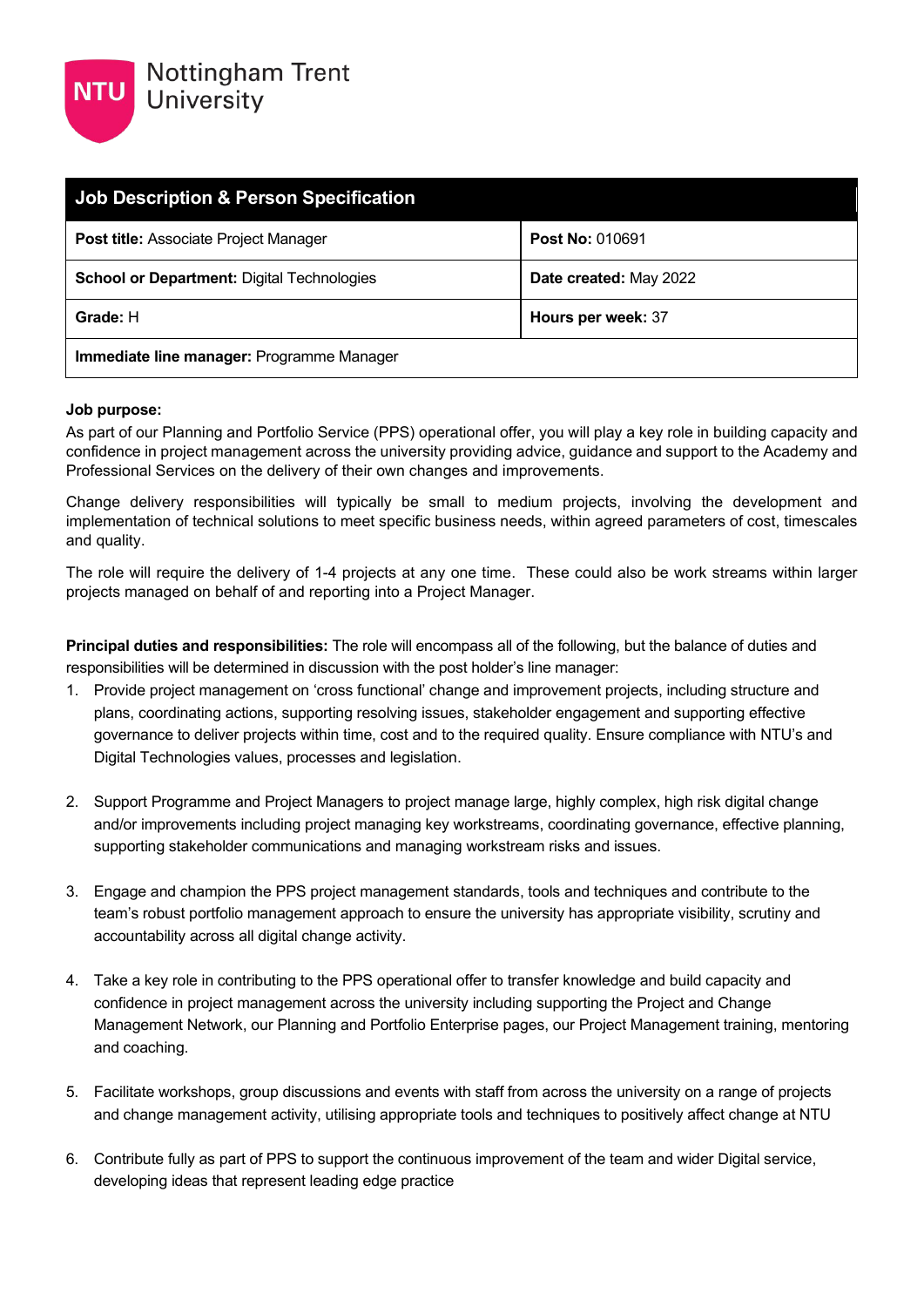7. Networking and building effective working relationships across the university, role-modelling positive behaviours and treat all with dignity and respect. Keeping up to date with new approaches and methodologies, developing & enhancing your Project Management skills in preparation for taking on more senior roles should the opportunity occur.

**N.B.** The post-holder may be required to undertake any other duties which may reasonably be required as within the nature of the duties and responsibilities of the post as defined, subject to the proviso that normally any changes of a permanent nature shall be incorporated into the job description in specific terms.

| <b>Personal Attributes</b> |                                                                                                                                          |                                                                                                                                                |  |
|----------------------------|------------------------------------------------------------------------------------------------------------------------------------------|------------------------------------------------------------------------------------------------------------------------------------------------|--|
| <b>Attributes</b>          | <b>Essential</b>                                                                                                                         | <b>Desirable</b>                                                                                                                               |  |
| Knowledge                  | $\bullet$<br>Good knowledge of project management<br>practices, tools & techniques<br>approaches.                                        | Knowledge of Waterfall and Agile project                                                                                                       |  |
|                            | Good knowledge of effective project risk<br>$\bullet$<br>management.                                                                     |                                                                                                                                                |  |
|                            | Good knowledge of Microsoft Office<br>$\bullet$<br>products                                                                              |                                                                                                                                                |  |
| <b>Skills</b>              | Evidence of good project management skills<br>which includes the understanding of the<br>Project Lifecycle                               | Evidence of budget and risk<br>Management skills.<br>Familiarity of working with Enterprise<br>$\bullet$<br><b>Project Management toolsets</b> |  |
|                            | Good analytical thinking, problem solving<br>skills and attention to detail.                                                             |                                                                                                                                                |  |
|                            | Evidence of good leadership, Stakeholder<br>Management and influencing skills.                                                           |                                                                                                                                                |  |
|                            | Good planning, communication and<br>presentation skills                                                                                  |                                                                                                                                                |  |
| <b>Experience</b>          | Will have experience of working in a project $\bullet$<br>management environment                                                         | Experience of working in a HE<br>environment.                                                                                                  |  |
|                            | Knowledge of working in a<br>portfolio/programme management office<br>(PMO) environment, Inc. project planning<br>and project governance | Experience in successfully supporting<br>the coordination, management and<br>delivery of projects                                              |  |
| <b>Qualifications</b>      | Educated to degree level, or equivalent<br>experience.                                                                                   | PRINCE2 Practitioner or professional<br>qualification (ISEB Project Management),                                                               |  |
|                            | <b>PRINCE2 Foundation</b>                                                                                                                |                                                                                                                                                |  |